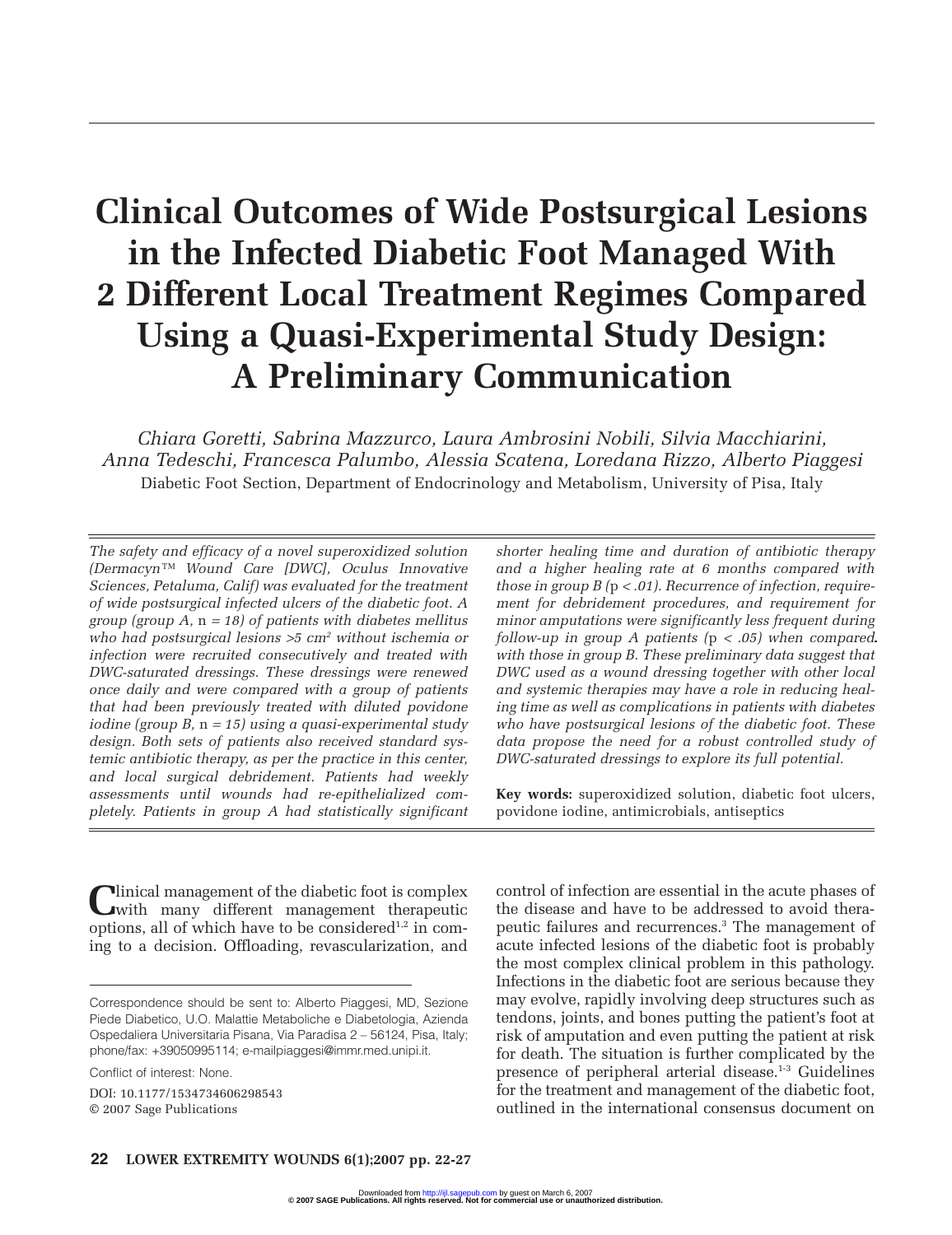the diabetic foot, recommend systemic and local treatments with the aim of encouraging wound healing and avoiding complications.4

Drainage and aggressive surgical debridement, combined with adequate systemic antibiotic treatment, are the cornerstones of therapy, especially in cases involving deep structures, which frequently lead to wide open lesions that can have difficulty in healing.<sup>5,6</sup>

In these circumstances, the use of local antiseptic solutions is controversial with no robust evidence to support the efficacy to achieve wound sterilization. There is clinical evidence that such solutions are widely used to reduce local bacterial load and to prevent further infection during the follow-up of wide postdrainage lesions, which may last for several months. $7-9$ Dermacyn™ Wound Care (DWC, Oculus Innovative Sciences, Petaluma, Calif) is a novel superoxidized solution (SOS) made from the electrolysis of water and sodium chloride to generate reactive species of chlorine and oxygen. It is pH neutral. This solution has previously been used as an antibacterial agent for surgical hardware and has been proposed for use as an antiseptic in various conditions including chronic wounds. Studies have shown that the solution is nontoxic, and it is reported to accelerate wound healing in the rat model. $10^{-12}$ 

In this article, a study of the safety and efficacy of DWC compared with standard treatment in the management of wide postdrainage lesions of the infected diabetic foot is reported using a quasi-experimental (nonrandomized) study design.

# **MATERIALS AND METHODS**

All patients with diabetes mellitus who underwent surgical debridement or drainage to treat diabetic foot infection in our department to treat diabetic foot infection between June and December 2004 were consecutively screened for entry into the study. The inclusion criteria were as follows: diabetes mellitus type 1 or type 2 according to the international guidelines for the diagnosis of diabetes<sup>13</sup>; a postsurgical lesion wider than  $5 \text{ cm}^2$  graded  $3B$  according to the Texas University grading scale; a lesion involving deep structures such tendons, joints, and bones<sup>14</sup>; transcutaneous oxygen tension  $(TcPO<sub>2</sub>) > 50$  mm Hg distal to the ankle; and the presence of infection as documented by local and systemic signs with confirmation by positive microbiological investigations.

Patients were excluded in cases of bilateral ulceration, active or previous Charcot's foot, peripheral arterial disease not amenable to revascularization, or a life expectancy less than 1 year.



*Fig. 1 Equipment used for daily irrigation of the lesions with Dermacyn. A catheter, gauze, and a syringe. All items were sterile and disposable.*

Patients who underwent lower limb revascularization, either surgical or endovascular, were admitted only if TcPO<sub>2</sub> measured at the dorsum of the foot after the procedure was >50 mm Hg.

The study protocol received the approval of the ethical committee of our hospital. Prior informed consent was obtained from participating patients. Foot lesions were measured using a tracing with polyurethane film and were subsequently photographed. This was followed by surgical debridement up to healthy viable tissue. The dressing of lesions was a sterile gauze soaked with DWC, which was renewed daily via a catheter to keep the gauze saturated with the solution (Figure 1). The foot was then bandaged. Patients were instructed to off-load the foot either by bed rest or by using a wheelchair when required. The inner gauze of the dressing was changed every 3 days until the patient was discharged. After the patient was discharged, the inner gauze was changed at weekly intervals at the foot clinic and the dressings were kept in place with postoperative shoes, which were wrapped in self-adherent bandages.15 Patients and their relatives were given instructions on how to replace the DWC in the dressing to keep it saturated.

Patients received antibiotic therapy, which was discontinued if the results from 2 consecutive microbiological screens were negative and there were improvements in local and systemic signs of infection such as edema, erythema, increased temperature, discharge, tenderness, fever, or leukocytosis.

Concomitant medication was recorded throughout the study during the inpatient phase of the study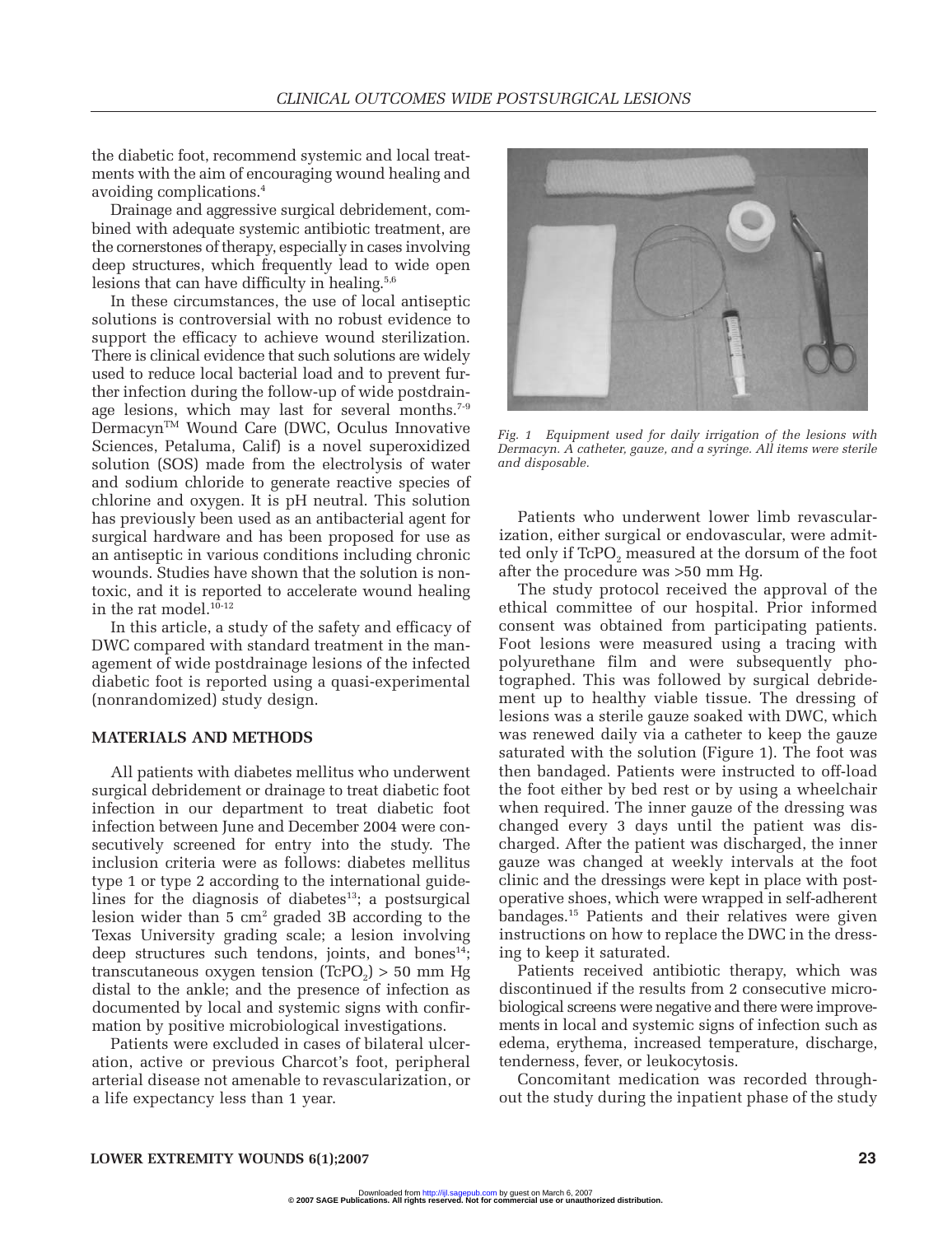|                                    | Group A                      | Group B                     |      |
|------------------------------------|------------------------------|-----------------------------|------|
| Number (DM1/DM2)                   | 18(4/14)                     | 15(3/12)                    | n.s. |
| $Age - yrs$                        | $62.4 \pm 9.7$ (58.1-67.5)   | $63.7 \pm 12.2$ (58.2-68.9) | n.s. |
| Duration of Diabetes – yrs         | $21.7 \pm 10.3$ (17.1-26.4)  | $19.8 \pm 9.1$ (14.4-25.2)  | n.s. |
| $HbA1c - %$                        | $8.2 \pm 1.1$ (7.8-8.6)      | $8.8 \pm 1.9$ (8.4-9.2)     | n.s. |
| Area of the lesion $-\text{ cm}^2$ | $25.8 \pm 10.4$ (19.7-31.8)  | $20.2 \pm 12.3$ (15.3-25.7) | n.s. |
| Duration of ulceration – days      | $95.7 \pm 52.4$ (68.3-116.3) | $78.3 \pm 65.8$ (63.9-92.2) | n.s. |

**Table 1.** Patient Demographics

n.s. = not significant.

and at the weekly outpatient clinic visits. At each outpatient visit to the clinic, foot lesions were measured and photographed and any recurrence of infection was recorded.

In addition, adverse events were recorded and when necessary new local debridement was done. The necessity and the extent of debridement for each patient were evaluated during the study by the same diabetologist who had proven experience in the management of foot ulceration. Lesions were assessed according to the following variables: presence of necrosis, purulent secretion, fistulae, abscesses, fluctuation, and bone fragmentation cellulitis. These patients were classified under group A.

Patients were followed up to complete healing of the wound, which was considered as complete re-epithelialization for closure by secondary intent or with skin grafting. In the case of skin grafting, healing time was recorded at the moment of desuturation if the wound had completely closed. For wound closure by secondary intent, healing time was recorded after complete re-epithelialization had occurred.

The primary endpoints of the study were healing time, number of adverse events, and the proportion of patients whose wounds had healed at 6 months. Duration of antibiotic therapy, the number of recurrent or new infections, and the number of eventual new surgical procedures were the secondary endpoints.

We compared patients in group A with another group of patients (group B) who had previously received the standard treatment of 50% povidone iodine diluted with saline (group B) within the previous 12 months in our department in this center.

#### **DATA ANALYSIS**

Results were expressed as mean ± standard deviation (95% confidence intervals CI) and were analyzed using ANOVA for healing times, chi-square test for the proportion of patients healed at 6 months, the incidence of reinfection, the incidence of surgical debridement procedures, and the incidence of minor amputations and Mann-Whitney test for the duration of antibiotic therapy. All analyses were done using commercial software (Statview®, SAS Institute, URAY, NC). Statistical significance was set at the 5% level.

#### **RESULTS**

Twenty-two patients fulfilled the inclusion and exclusion criteria, but only 18 were enrolled. Three out of the 4 patients not enrolled were unable to attend all the control visits because of the distance between their homes and the foot clinic. The remaining patient did not give informed consent. The patient demographics for both groups are presented in Table 1.

All of the patients in the study had lesions, which were a consequence of surgical debridement and included conservative minor amputations, necrosectomy, and drainage. These were allowed to close with secondary intent.

At baseline, there were no significant differences between the 2 groups in the number of minor amputations (9 in group A versus 8 in group B, not significant). This was also the case for the number of revascularizations in the 2 groups (8 in group A versus 8 in group B, not significant). No adverse events occurred in the patients in group A, but 1 patient in group B withdrew on account of topical dermatitis.

At the end of the study at follow-up, the frequency of minor amputations was significantly greater in group B compared with group A (see Figure 1). Healing times were significantly faster in group A patients compared with patients in group B, mean ± 1 SD (95% CI) (144.6 ± 39.2 [125.4-163.6] versus 212.3 ± 67.8 [178.6-246.9] days, *P* = .00361). In addition, the proportion of patients healed in 6 months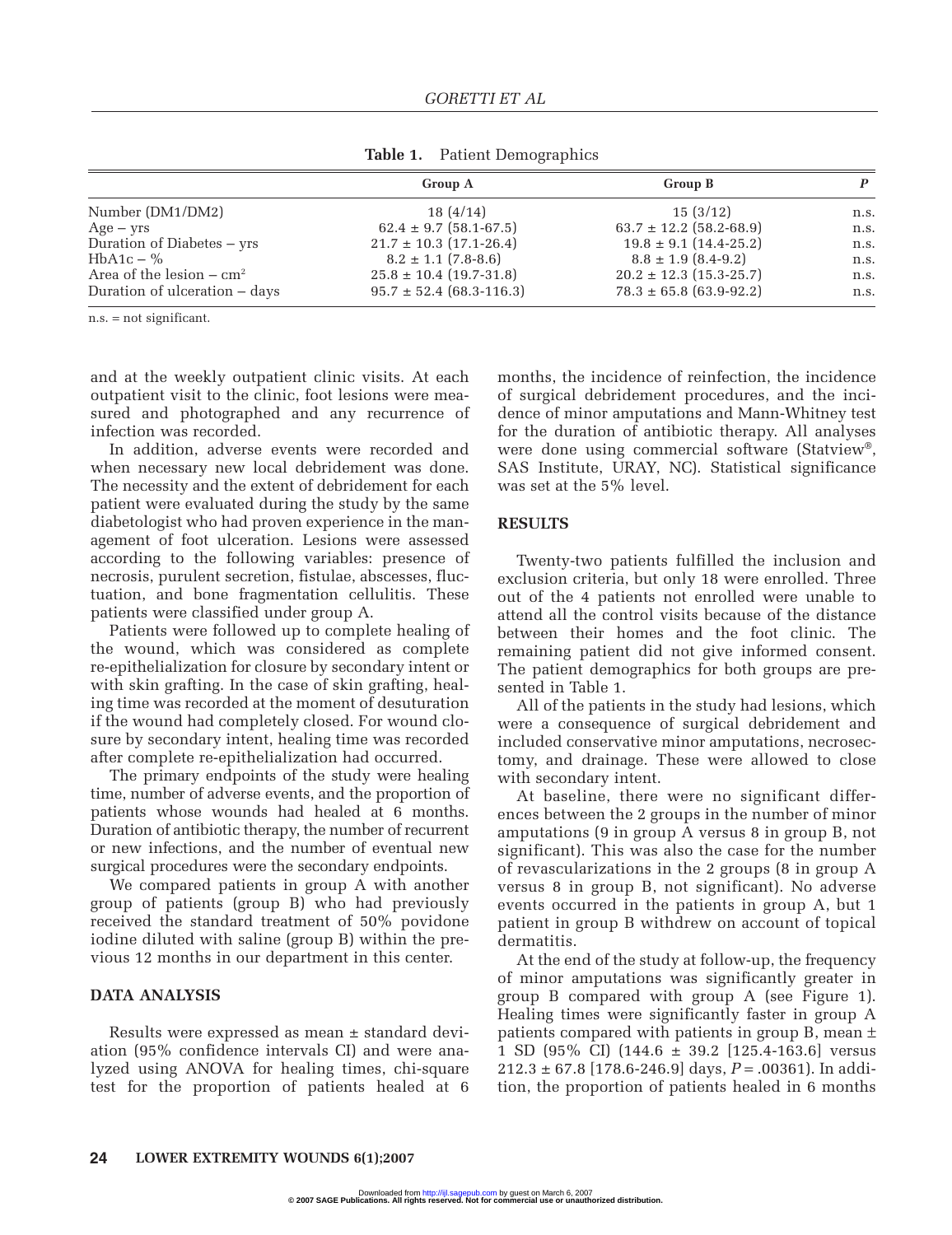

*Fig. 2 A case managed with Dermacyn. A) a wide necrotic area in the Achilles tendon region caused by the presence of ischemia and infection induced by trauma from shoes. B) The patient after revascularization, surgical debridement, and 2 weeks of treatment with Dermacyn-saturated dressings. Granulation tissue is present over 100% of the lesion and completely covers the exposed tendon. C) The lesion after another month of treatment with Dermacyn-saturated dressings. A reduction of 25% of the lesion area is noticeable in addition to reduction of the perilesional inflammation signs. This lesion was then suitable for grafting. D) The lesion 3 weeks after the grafting procedure. Complete epithelialization has occurred.*

was significantly higher in group A than in group B  $(87.5\% \text{ vs } 51.4\%, P = .00827).$ 

The duration of antibiotic therapy was shorter in group A than in group B patients  $(74.7 \pm 32.1)$  [59.1-90.3] vs  $129.6 \pm 54.4$  [98.2-159.9] days,  $P = .01373$ ]. The incidence of reinfection was significantly less among patients in group A compared with group B  $(4 \text{ vs } 9, P = .00154)$ . This was also the case for the incidence of surgical debridement procedures during follow-up (6 for group A vs 16 for group B,  $P = .00121$ .

There were no differences in healing rates and times between patients who underwent successful revascularization and those who did not need it in both treatment groups.

# **DISCUSSION**

The aim of this study was to examine the use of DWC-soaked dressings plus our standard therapy against our previous treatment regime using a quasiexperimental (nonrandomized) study design. The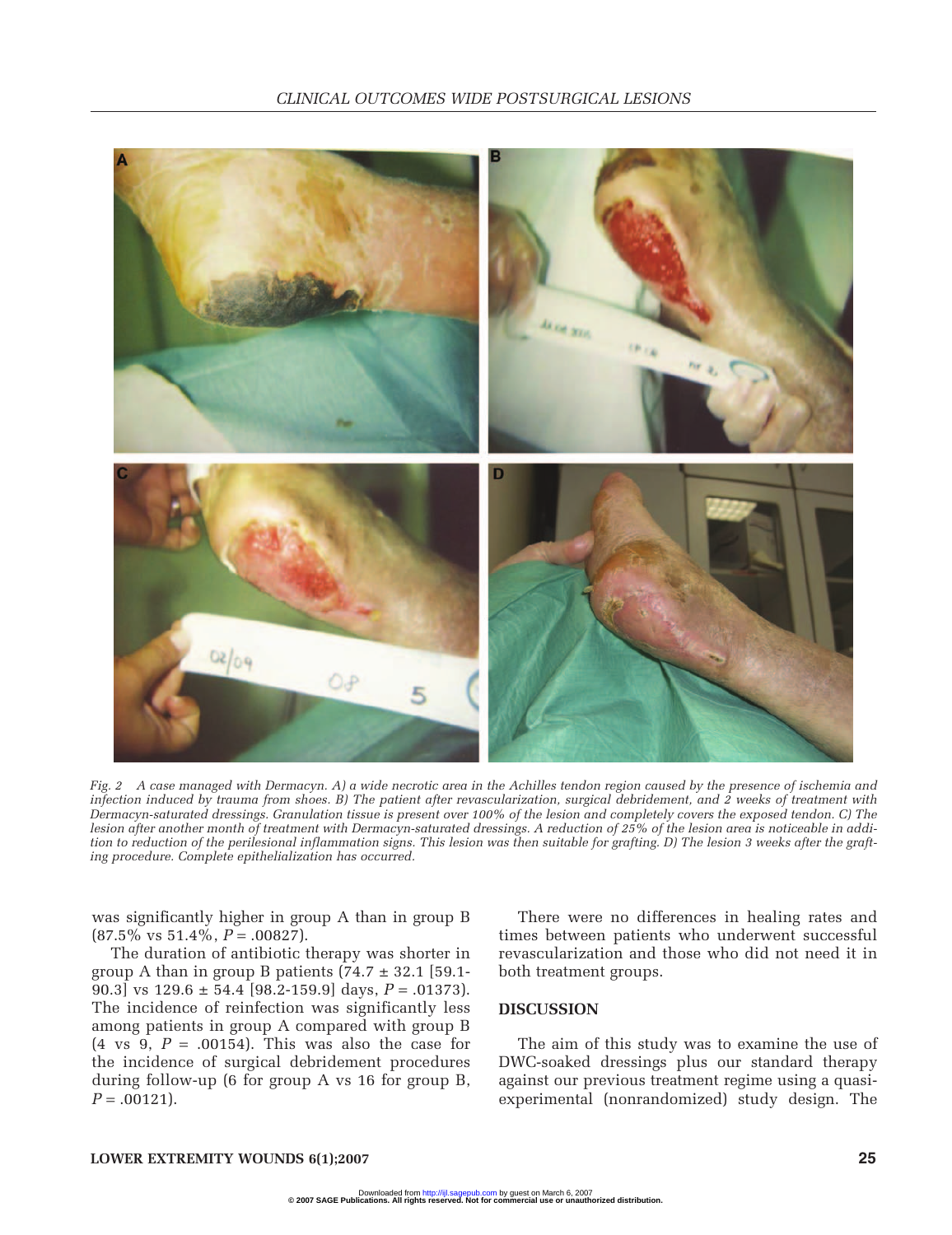

*Fig. 3 The number of minor amputations in both groups at baseline and after follow-up. In the group managed with povidone-iodine dressings (group B), the number of minor amputations following debridement procedures significantly increased in contrast to the group treated with Dermacyn (group A).*

only difference between the treatment regimes for the 2 groups was the method used for wound dressing.

The management of infected lesions of the diabetic foot is probably the most demanding task in this field and involves off-loading of the wounds, revascularization, and surgical debridement in addition to systemic antibiotic therapy.16 Topical antiseptics are widely used in clinical practice to prevent recurrence of infection, especially in postsurgical lesions that are left to heal by secondary intent.<sup>17</sup> This study shows that the DWC-soaked dressings method was safer and more effective than our previously used standard treatment in the management of wide and deep lesions of diabetic feet that were secondary to surgical debridement or drainage.

DWC-soaked dressings use was associated with a shorter healing time and a higher proportion of patients who were healed in 6 months, both findings being statistically significant as presented in the previous section. There was concomitant reduction in the frequency of recurrent infection and in required additional surgical procedures during follow-up in this group. We consider the results from this study to be important because deep infection of the feet of patients with diabetes increases the risk of patients requiring partial or full amputation of the foot.<sup>18,19</sup>

Any treatment strategy to manage the diabetic foot is complex and should focus on reduction of infection. This may include aggressive surgical debridement to remove nonviable tissue, reduction of the bacterial load with systemic antibiotics, revascularization if required, and local management of the lesion. A lesion may be wide and deep as a result of the debridement, therefore leaving it more exposed to reinfection. This is coupled with the fact that the immune response of a patient with diabetes may be impaired. The situation is further complicated by the complex anatomy of the foot, and infection can involve deeper structures such as joints and bones. The use of topical antiseptics could help reduce the bacterial load and the risk of recurrent infection.<sup>20</sup>

We postulate that the mechanism of action of DWC is related to the many different reactive species present in the SOS as a result of electrolysis. Their action is related to their ability to break bacterial cell walls and to inactivate the cytoplasmic enzymes of many strains of bacteria, which was reported from studies using electron microscopy.<sup>10,11</sup>

In preclinical studies, SOSs have been shown to have broad antimicrobial activity and healing properties.12 Pilot studies in humans have been encouraging in various conditions. $21$  The major problems with SOSs have been related to their toxicity in living tissues because of their pH, and their stability over time.<sup>22</sup> DWC has been shown to be safe in several tissues including dermis, mucosa, and peritoneum.23 In contrast to other SOSs, it is stable over time and has a shelf life of greater than 1 year, which is important in clinical practice.

One of the most important observations from this study was the shorter duration of required systemic antibiotic therapy and the reduced number of debridement procedures, which were required by patients treated with DWC. The reduction in the number of required procedures in this group may be associated with the observed improved wound healing in group A (treated DWC dressings), though we did not test for the statistical validity of this observation.

We compared DWC-soaked dressings with those soaked using povidone iodine. Povidone iodine has been shown to be an effective antimicrobial agent for the treatment of various conditions and is routinely used for the management of chronic wounds.<sup>24,25</sup> The significantly faster healing time and shorter duration of required antibiotic therapy in patients treated with DWC indicates that this SOS has superior antimicrobial activity than povidone iodine, which includes bacterial strains such as vancomycin- resistant enteococcus and methicillin-resistant *Staphylococcus aureus*. <sup>11</sup> This observed effect may also be attributed to other events that contribute to the healing process such as stimulation of fibroblast proliferation or angiogenesis. $12$